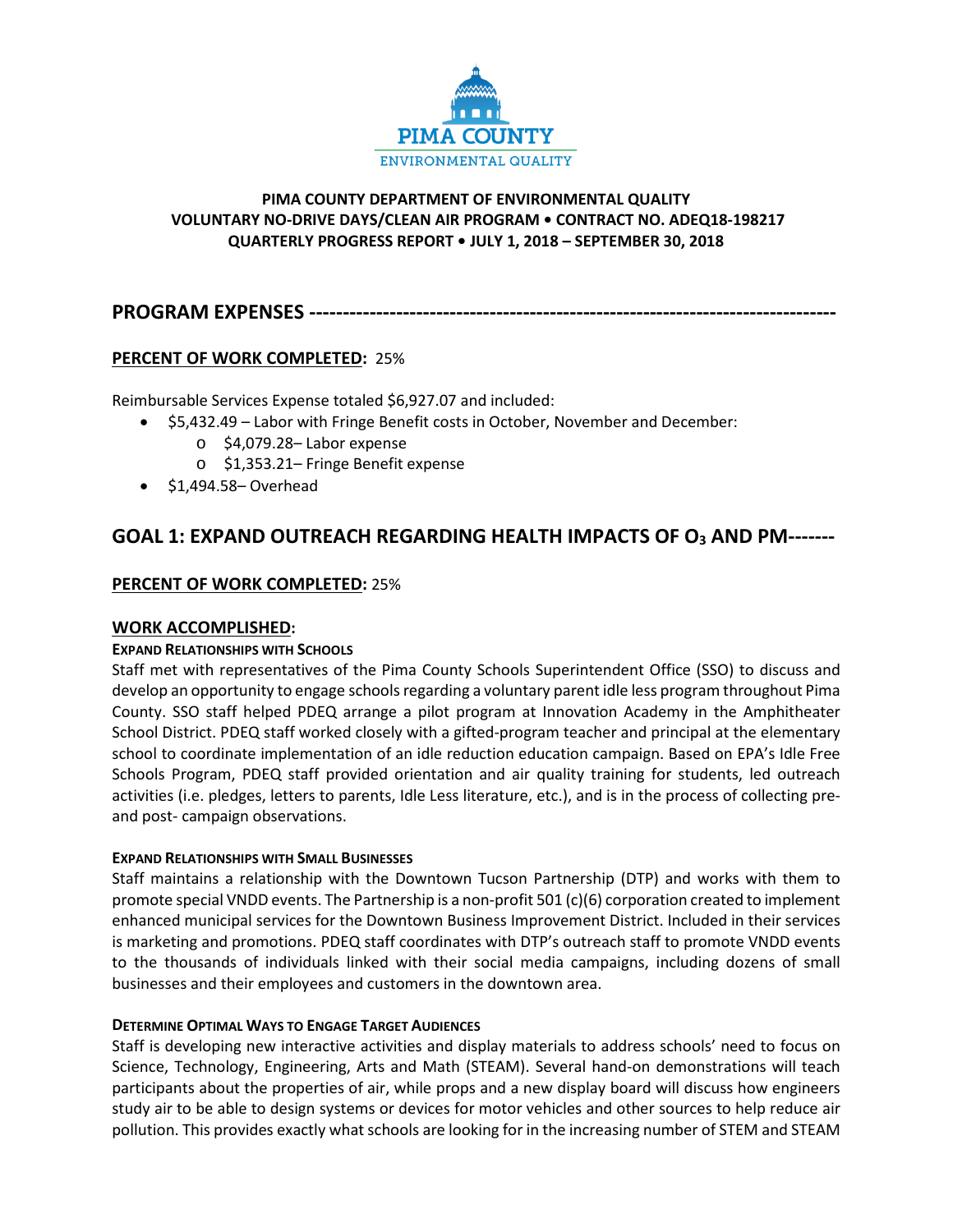events scheduled before and during the fall and winter Science Fairseason. In addition, it teaches students and families about different sources of air pollution and how air quality can be improved.

# **GOAL 2: COMMUNITY-WIDE EVENTS ---------------------------------------------------------**

# **PERCENT OF WORK COMPLETED:** 8%

## **WORK ACCOMPLISHED:**

## **CARPOOL-FOR-YOU EVENTS**

Staff planned a series of outreach events for October 25 through December 11, 2018 that will focus on carpooling to and from the downtown Tucson area to reduce vehicle miles traveled and associated emissions. In addition to information on carpooling and encouraging individuals to sign up to find a carpool match, resources on other alternate modes of transportation will also be provided as well as literature on the health impacts of ozone and particulate matter, how to find real-time air quality data, actions to reduce air pollution and protect health. To attract and engage participants, PDEQ's interactive spinning wheel and festive display will provide an opportunity for question/answer interaction in a fun way.

The events will be promoted to Pima County employees via eScoop newsletter, emails, distributing flyers and posting on the Pima County Travel Reduction Program intranet site. The events will also be promoted via Downtown Tucson Partnership to expand our reach to include employees of small businesses in the downtown area.

## **TUCSON EARTH DAY FESTIVAL**

As part of the Tucson Earth Day Festival planning committee, staff worked with other community partners to prepare for the 2019 event. The event will be held on Saturday, April 20, 2019 at the Children's Museum Tucson and adjacent Armory Park. The committee is comprised of employees of Bear Essential News, City of Tucson, Pima County, Kinder Morgan, Children's Museum Tucson, Raytheon, and retired citizens.

## **USE THE LOOP FOR YOUR COMMUTE PROJECT**

This on-going program encourages no-drive days with The Loop, a non-motorized, multi-use pathway connecting communities within metropolitan Tucson. After targeted outreach to 76 major businesses within one half-mile of the facility in FY 2016-2017, staff continues to fill Loop literature and map orders and promote The Loop to businesses and the general public. At a minimum, the Loop is discussed and the promotional flyer is available at new employee orientations for Pima County employees throughout the year as well as at the Carpool-For-You events to be held in the second quarter.

## **SUPPORTING COMMUNITY PROGRAMS TO ENHANCE NO-DRIVE DAY GOALS**

VNDD staff works with many local groups to incorporate No-Drive Day efforts throughout the community.

# • **Arizona Department of Environmental Quality**

PDEQ staff continued to promote the Arizona Department of Environmental Quality five-day air quality forecast program for the Pima County region for ground-level ozone and coarse particulate matter. The forecasting services became available to the public mid-September 2017. It is intended to not only provide warnings to people who might have health issues associated with elevated levels of air pollution, but also to act as a preemptive measure, providing time for people to make plans that could keep air quality in a healthy range when it is forecasted to be unhealthy.

The forecasting has proved to be helpful for VNDD staff and provides information that we can include in our air quality advisories, including from where the pollution is coming and weather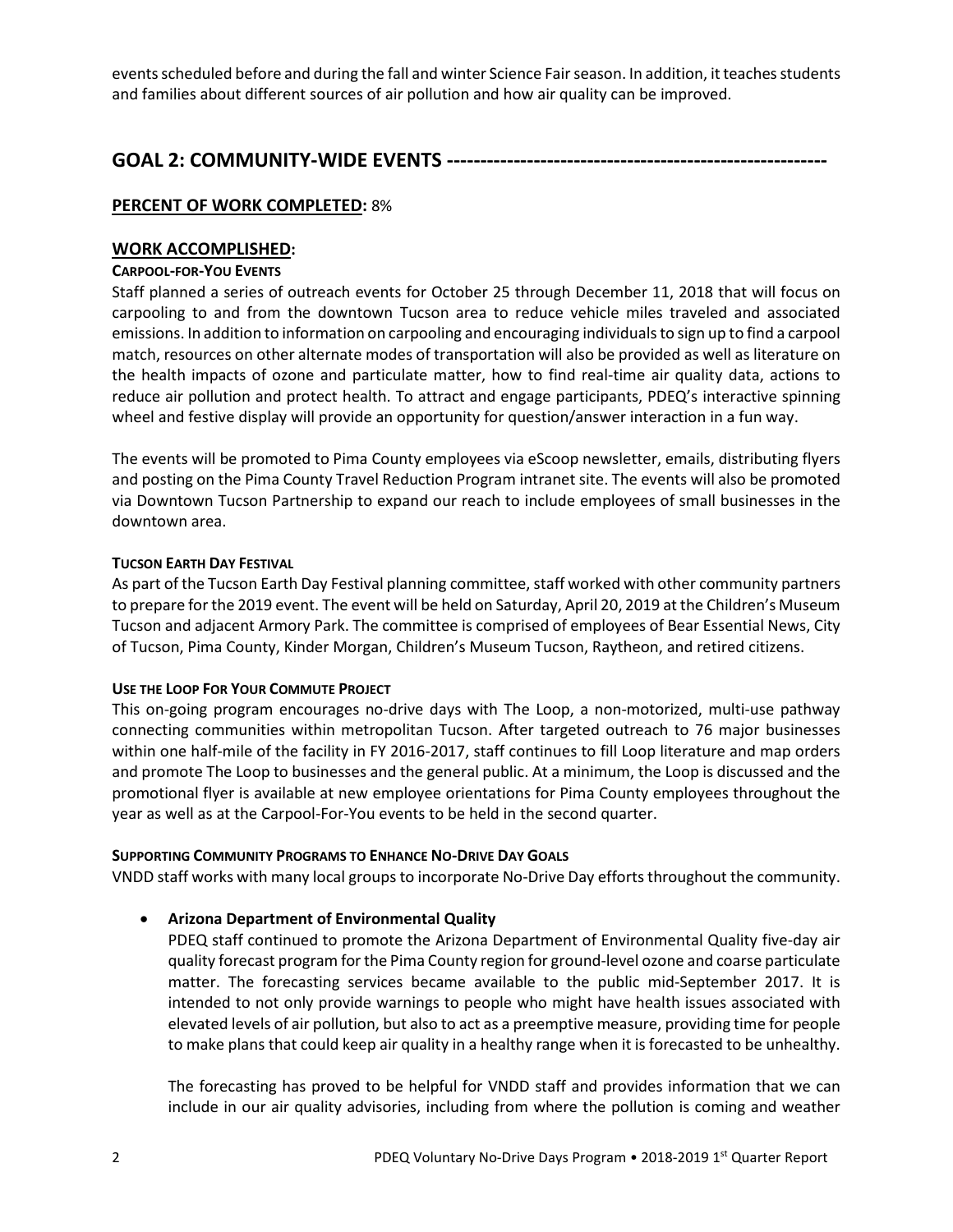patterns that are affecting air quality. It is especially helpful towards the end of the work week for potential weekend warnings.

VNDD staff promoted the forecasting service at presentations and events, on social media, in news releases and on a link on the main page of PDEQ's website.

## • **Green Valley Community**

Staff represented Pima County DEQ at the Green Valley Council monthly meetings to keep the committee updated on air quality issues. Presentations on air quality issues are given each month and questions about local concerns are addressed. This involvement has strengthened rapport with the Green Valley community and has proven helpful when reaching out to the at-risk population on sensitive issues, such as air quality and mining activity.

### • **Living Streets Alliance**

The Living Streets Alliance (LSA) is a  $501(c)(3)$  organization established to promote healthy communities by empowering people to transform streets into vibrant places for walking, bicycling, socializing and play. VNDD program staff worked with LSA regarding the spring Cyclovia event (mentioned above) and the Bike Valet Program.

### *Bike Valet Program:*

- o Free, conveniently placed bike racks at community events encourages participants to leave cars at home and use bicycle transportation to venues;
- o VNDD staff provided funding for the purchase of bike racks during Fiscal Year 2014-2015 that continue to be used; and
- o During this quarter, the Bike Valet was available at three venues: July Ice Cream Social Ride, August Tucson Birthday Social Ride, and September Film Fest Social Ride. A total of 62 bikes were parked during these events. Due to lack of resources, valet service is no longer available by LSA. Instead, they will provide delivery and pick-up of the bike racks for event organizers. LSA also provides tags and banners for event staff to operate the valet service.

## • **National Bike Challenge**

Staff promoted the Love to Ride National Bike Challenge *Cycle September* to Pima County employees and encouraged folks to sign up as individuals and ride bikes for transportation and recreation during the month of September.

The Challenge went global and had 36,906 participants who, all together, rode 6,188,330 miles. Thirty-eight county employees participated by logging their bike rides on the Love to Ride website. Unfortunately, data on miles ridden by Pima County employees was not provided by the national organization.

In addition to a chance at prizes from the Love to Ride team, the Pima County Employee Wellness Program donated *GO Active* stainless steel insulated beverage bottles and Pima Association of Governments donated front and rear LED bike lights for county employee participants. The prizes were awarded via a random drawing, and 12 participants received the bottles and bike light sets were available to all 38 participants.

## • **National Weather Service**

Staff collaborates with the National Weather Service (NWS) to provide air quality information to the public. The partnership provides timely reports that warn the public of potential or existing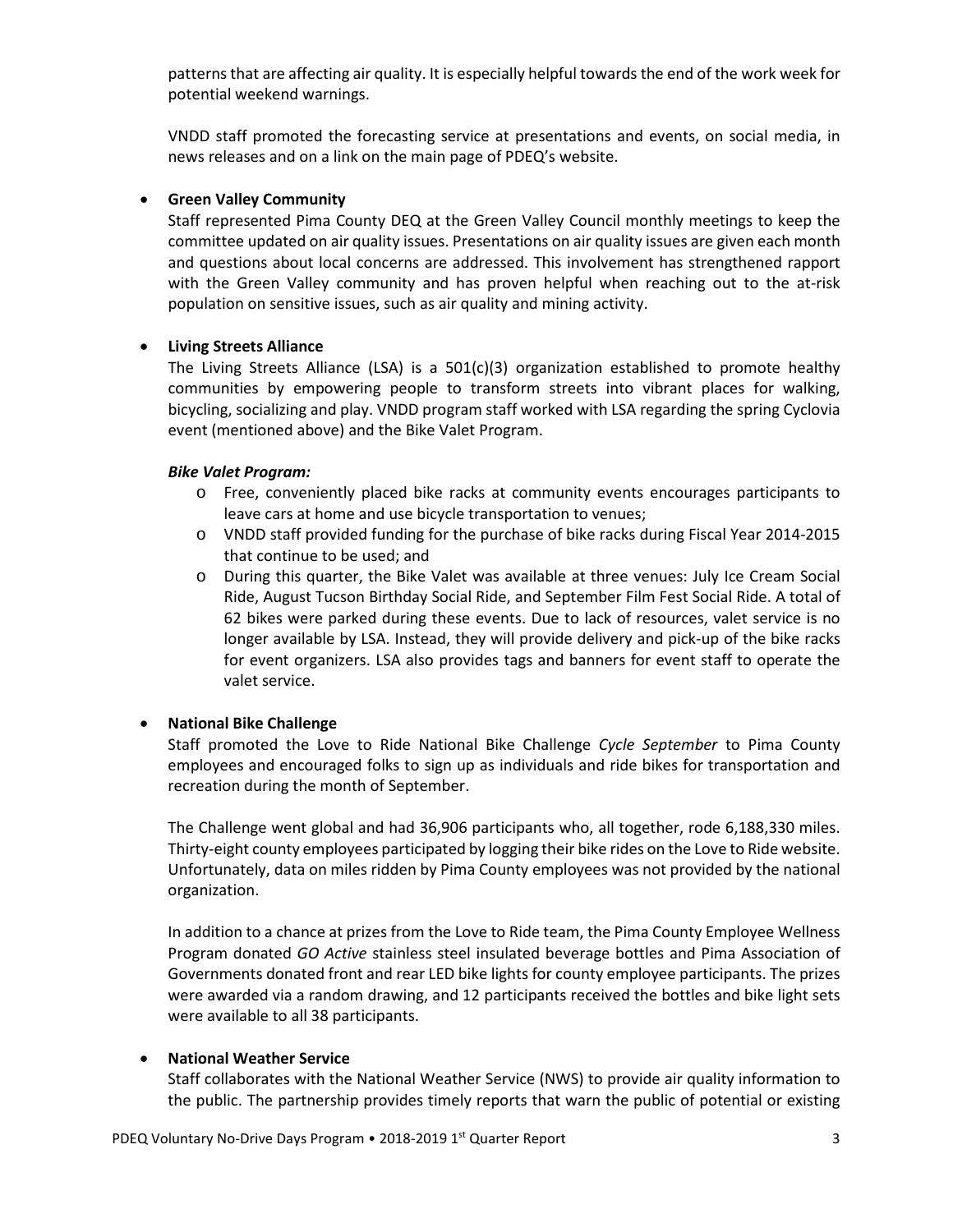airborne dust issues and include a health impact statement to protect public health. When NWS issues dust alerts, the message also includes information about the availability of air quality information on the PDEQ website.

## • **Pima Association of Governments**

Staff continued to collaborate with PAG on a variety of programs and projects:

- o Air Quality Subcommittee: Chair meetings; help develop agenda with informative speakers to educate members about air quality issues and concerns; provide presentations regarding various air quality subjects.
- o Travel Reduction Task Force: Jurisdictional representative, Travel Reduction Program Enforcement Agency for companies located in unincorporated areas of Pima County.
- o Travel Reduction Program: Promoted alternate modes of transportation to approximately 7,000 Pima County employees via presentations, newsletter articles, email blasts, intranet site, Facebook group *Commute Trips & Tips*, and Reduced Emissions and Air Pollution (REAP) rewards program utilizing PAG resources.
- o Guaranteed Ride Home Program: Due to funding changes, PAG discontinued this program that once served all major employers in Pima County.
- o In preparation of the annual PAG Travel Reduction Program Employee Survey to be conducted with Pima County employees in October, staff prepared administrative memos to announce the survey by email blast, and requested an announcement of the survey be posted in the ADP portal.

# • **Pima County Government Departments**  *Communications Office*

o Staff worked with graphic designers and communications specialists on a variety of projects including eScoop articles, news releases, announcement for email blast to county employees, and the redesign and printing of our Air Quality Index bookmark.

## *Environmental Quality*

- o Due to Pima Association of Governments cancelling their Guaranteed Ride Home Program, and with funding from PDEQ Director's Office, staff was able to re-establish a Guaranteed Ride Home Program for all Pima County employees. This helps to serve employees who use alternate modes of transportation for their work commutes by providing a free ride home in cases of emergency and when they are left without a personal vehicle.
	- Staff created a registration form, trip form for reimbursement, detailed description and Standard Operating Procedure of how the program operates.
	- Staff drafted an update and changes summary for Pima County Administrative Procedure 50-1 Guaranteed Ride Home Program. The edits were approved and signed by the County Administrator.
	- Staff developed the intranet webpage on the Travel Reduction Program site to provide resources needed for employees to register and submit reimbursement for emergency rides.
	- Staff acquired a list of Pima County employees who registered with PAG GRH program and notified them of PAG's program cancellation and introduction of PDEQ's new GRH program.
	- Staff created an excel spreadsheet to manage GRH registrants and their use of emergency rides. Forty-four employees signed up for the program this quarter.
	- Staff processed one claim for an emergency ride home from Uber. The 12.22 mile ride cost \$19.86, which was reimbursed to the employee from PDEQ Director's Office petty cash funds.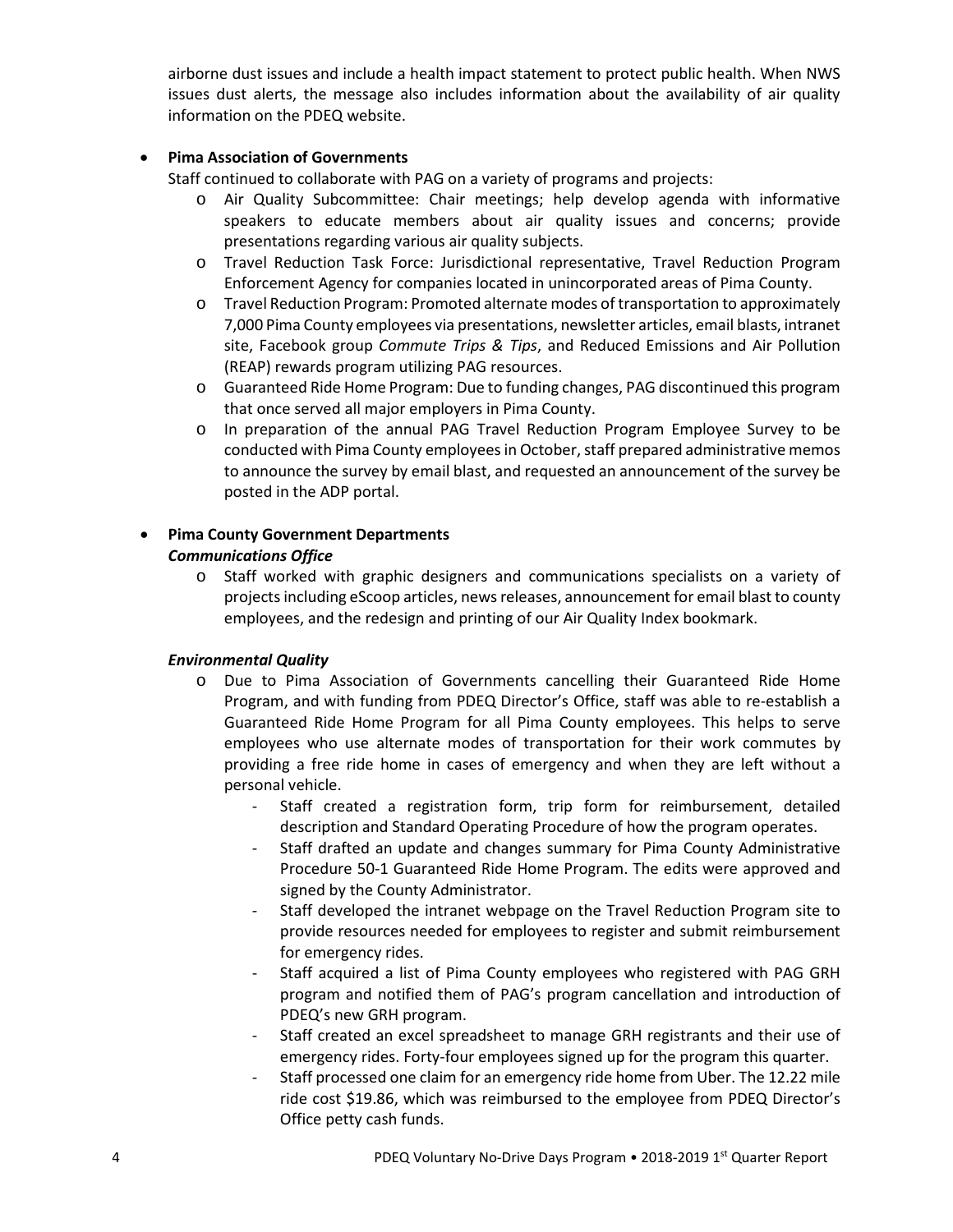### *Health Department*

o Bicycle and Pedestrian Program: Promoted bike safety classes, on-line and paper maps of bike routes and The Loop non-motorized pathway, bike bell and children's helmet giveaway events, and related literature with the general public, major employers and Pima County employees.

### *Human Resources*

- o New Employee Orientations: Provided Travel Reduction Program presentations and informational literature about alternate modes of transportation to new employees. Five presentations were delivered this quarter, reaching 145 attendees.
- o Bus Pass Sales: 945 bus passes were sold to Pima County employees this quarter via the HR Benefits program.

## *Natural Resources, Parks & Recreation*

o Staff provides educational literature at an environmental education center, Desert Discovery Center, which serves to inform environmental educators and families about sustainability topics and regionally significant ecological issues relating to the desert environment and wildlife corridors, including water and air quality.

## *Office of Sustainability and Conservation*

- o Staff contributes to the Alternate Fuels Chapter of the Sustainability Action Plan for County Operations. This subcommittee is dedicated to reduce miles driven, improve efficiencies, and reduce emissions from the fleet of vehicles used by Pima County employees. Key participating departments on the subcommittee include Fleet Services, Environmental Quality, Human Resources, Facilities Management, and others as topics warrant.
- o The team is working on projects to reduce emissions by decreasing employee vehicle idling and providing services to make using alternate modes more amenable. Plans are in the making to implement an idle reduction program that will encourage employees to idle less, and includes utilizing GPS data reports on vehicle idling duration, and charging departments for unnecessary idling.

## *Public Libraries and Community Centers*

- o Several years ago, staff had set up a partnership with the Pima County Public Library system on a materials distribution program, *EcoNook for Desert Dwellers* (for teenagers and adults) and *Eco Kids* Corner (for 12 years and younger). The program promotes air quality and environmental awareness through PDEQ educational materials. VNDD staff remained available to respond to requests for literature.
- o Staff previously provided master copies of some flyers to librarians to photocopy and resupply themselves with eco-literature customized to the specific interest of their library patrons. This frees up PDEQ staff time and resources. On average, staff sends fresh supplies of printed materials once or twice per year.

## • **Sun Tran and Sun Link Streetcar Transit Services**

- o Promoted transit services to Pima County employees and the general public by providing on-line resources, Ride Guides and other brochures about how to ride transit.
- o *Healthy Air Is In Our Hands, Drive Less* campaign: Interior bus posters continue to be displayed in Sun Tran busses.
- o Sun Tran donated \$10 value-loaded SunGO transit passes to distribute to Pima County employees. Eight passes were distributed in September at New Employee orientations.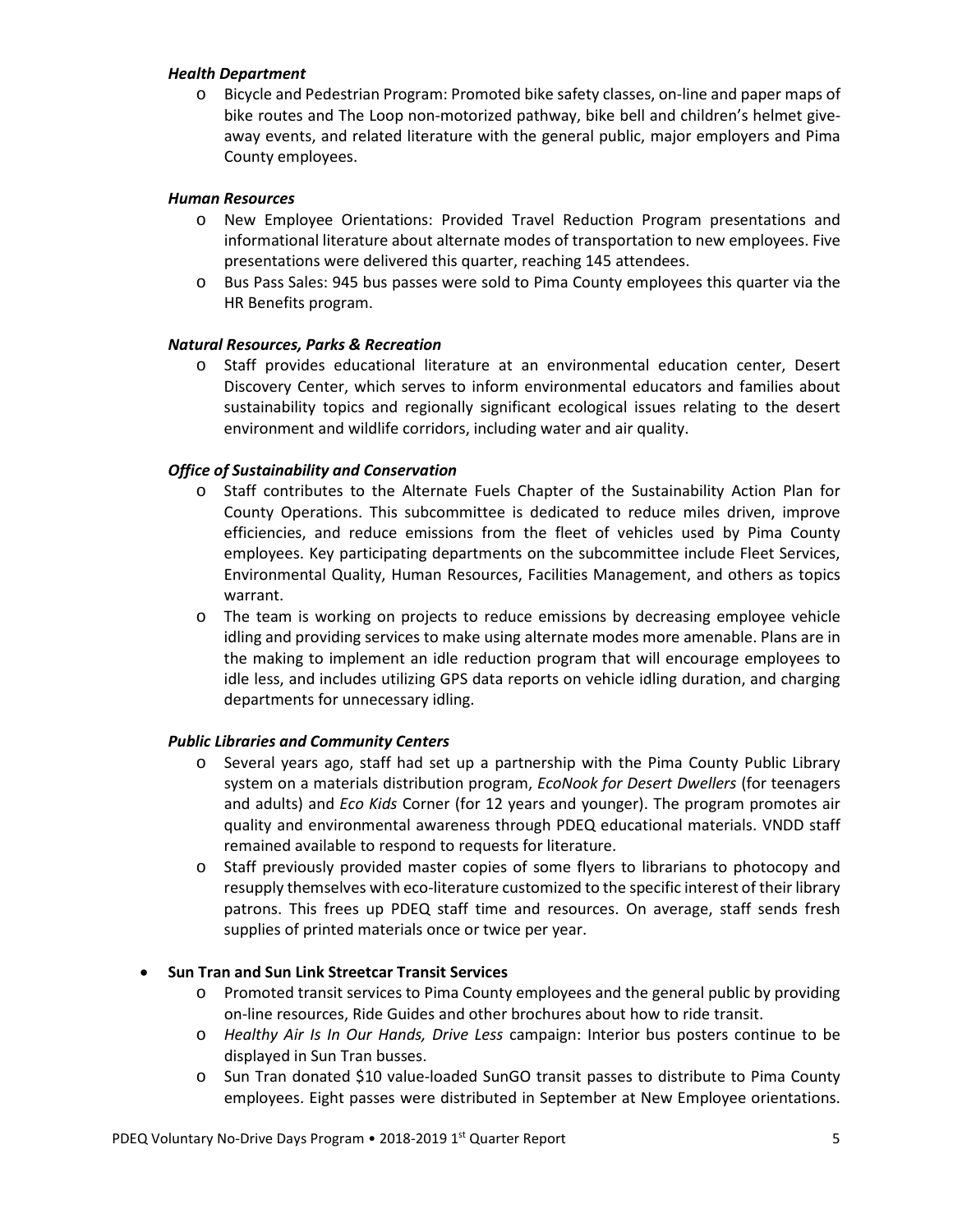Staff reported the identification numbers of the distributed cards so that Sun Tran can track their usage through time to assess the effectiveness of the promotion.

## • **Tucson Audubon Society**

- o Desert Dwellers Education Project: PDEQ staff continued to collaborate with Tucson Audubon Society to distribute the desert conservation poster, *Desert Dwellers Know – A Celebration of Byrd's Words* and other VNDD literature.
- o A companion coloring and activity book, *Desert Dwellers Know Desert Colors*, is for sale at the Audubon Society gift store. The piece was developed to extend the Desert Dwellers Know concept using attractive artwork and the poetry of Byrd Baylor to provide lessons about sustainable desert living. A series of facts, questions and academic challenges helps adhere this piece to core STEAM (science, technology, engineering, art and math) principles for easy integration with elementary school classrooms. Proceeds from the sales will be used for reprinting the poster and activity book.

## • **Tucson Clean & Beautiful**

- o Staff serves on the Board of Directors of Tucson Clean & Beautiful and shares information regarding No-Drive Days goals and special events as appropriate.
- $\circ$  TCB has a very active "Trees for Tucson" program that staff helps to promote for the many air quality benefits provided by shade trees.
- o VNDD and TCB promote each other's materials at select community outreach events.
- **University of Arizona**
	- o Staff facilitates an internship Affiliation Agreement between PDEQ and the University of Arizona, providing information to students, conducting interviews, and developing project ideas. Staff acts as preceptors to students as they work on a variety of projects benefitting the department, the community and the VNDD program. This semester we worked with a Master of Public Health student to develop a pilot idle reduction campaign for schools to reduce vehicle emissions.
	- o A project planned by an intern during the spring semester 2018 is pending. The intern developed a storyboard for a video designed to educate viewers about ground-level ozone: what it is, sources of it and how it is formed, health effects from breathing it, and solutions to reduce this pollutant. The project was discussed with videographers in the Communications Office and was put on hold due to timing logistics and staff workloads.

## **REPORTS OR DATA PRODUCED:**

## **Emissions reduction from Healthy Air Is In Our Hands Campaign:**

- 333 contest participants pledged to not drive 131,938.8 miles this quarter.
- 112,768 pounds of pollution and greenhouse gases reduced.

## **Emissions reduction through monthly Sun Rideshare Rewards Program:**

Staff received data regarding Pima County employees who entered their alternate mode trips in PAG's Sun Rideshare travel database in July, August and September 2018.

- 45 employees submitted alternate mode trips.
- 2,057 daily commute logs entered this quarter.
- 38,568 total vehicle miles reduced.
- 30,271 pounds of air pollution and greenhouse gases reduced.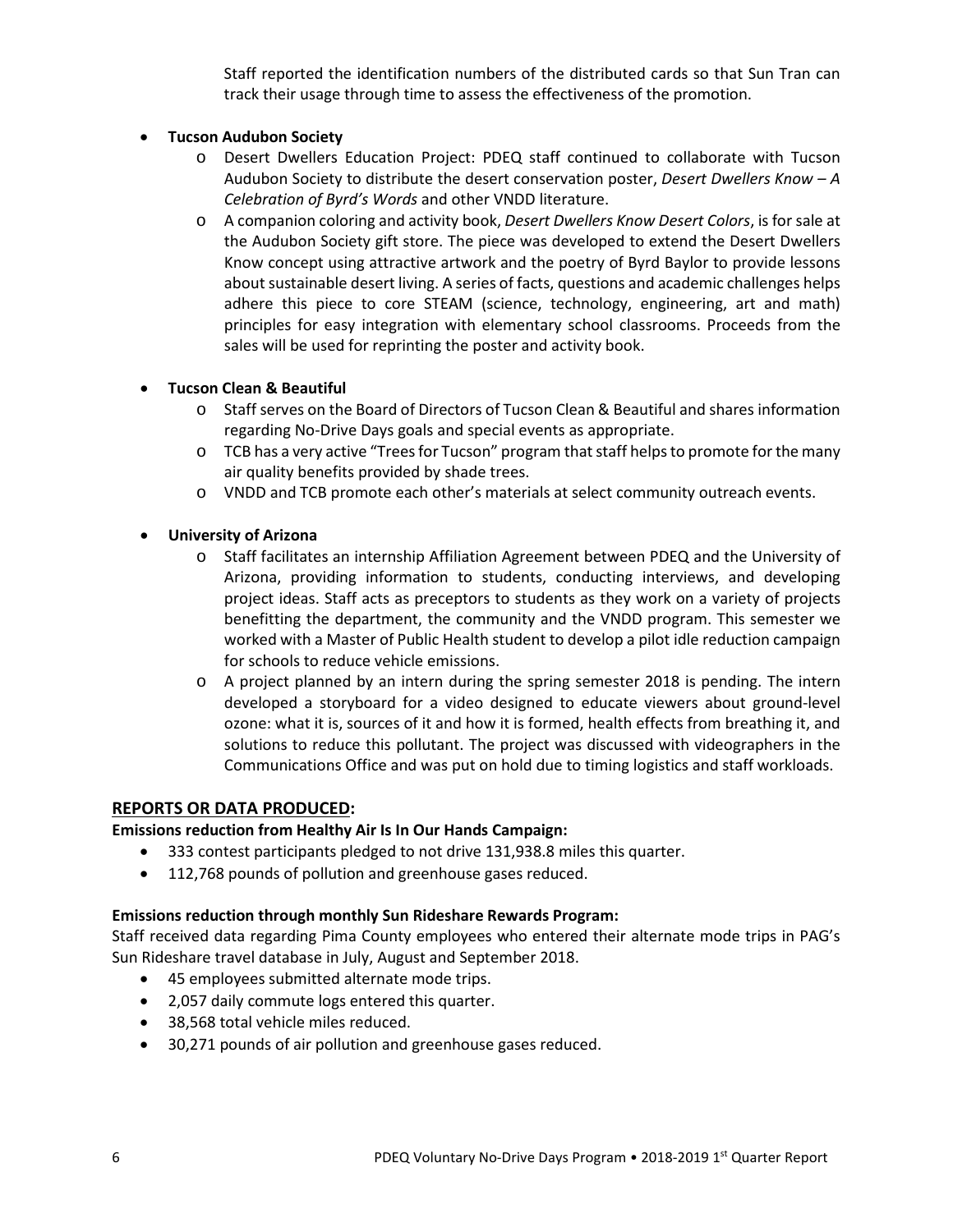# **Emissions reduction from Pima County employee use of transit:**

According to the employee survey conducted in October of 2017, we know that the average round-trip commute for Pima County employees is 25.4 miles. In this quarter, 945 transit passes were sold to Pima County employees, an average of 315 each month. If these employees were able to use transit an average of three days per week (accounting



for holidays, vacation days and days where driving is necessary), for the 13 weeks during this quarter they would have reduced driving by 312,039 miles and subsequently reduced vehicle emissions of air pollution and greenhouse gases by 266,700 pounds.

## **Emissions reduction from Pima County employee Guaranteed Ride Home Program:**

- 44 employees signed up for this program during the first quarter.
- 60,476 vehicle miles traveled reduced this quarter.
- 211,454 pounds air pollution and greenhouse gas emissions reduced per year by these employees.

# **GOAL 3: PRESENTATIONS & IN-DEPTH INTERVIEWS----------------------------------------**

## **PERCENT OF WORK COMPLETED:** 26%

## **WORK ACCOMPLISHED:**

Staff creates, customizes, updates and delivers presentations to a wide range of audiences to educate and create greater awareness about air quality issues and no-drive actions that can be taken to reduce emissions and keep the air healthy to breathe.

Staff began developing a series of 12 presentations for a Quasar Academy 21<sup>st</sup> Century Class at Quail Run Elementary School. Staff developed agendas for the first several scheduled classes and began developing new interactive activities regarding the properties of air, how the air gets dirty, how weather and geography affect air quality, how health is affected by air pollution, what individuals can do to reduce air pollution, and more. The class was cancelled due to low enrollment; however, a spring class series has good potential after promotion during the fall semester is conducted to pique more student interest.

## **REPORTS OR DATA PRODUCED:**

Staff delivered 14 presentations directly related to No-Drive Days this quarter to youth and adult groups, reaching at least 389 individuals. In addition, staff provided four in-depth interviews on KXCI radio with Mrs. Green, KVOI Radio with Mike Shaw, KVOI Radio with Bill Buckmaster, and KXCI radio regarding Pedal the Pueblo, likely reaching thousands of listeners.

| <b>Presentations</b>                 |                 |             |  |
|--------------------------------------|-----------------|-------------|--|
| Location                             | # Presentations | # Attendees |  |
| Pima County New Employee Orientation |                 | 32          |  |
| Himmel Park Library                  |                 | 4           |  |
| Pima County New Employee Orientation |                 | 35          |  |
| <b>American Heart Association</b>    |                 | 30          |  |
| Pima County New Employee Orientation |                 | 25          |  |
|                                      |                 |             |  |

PDEQ Voluntary No-Drive Days Program • 2018-2019 1st Quarter Report 7 7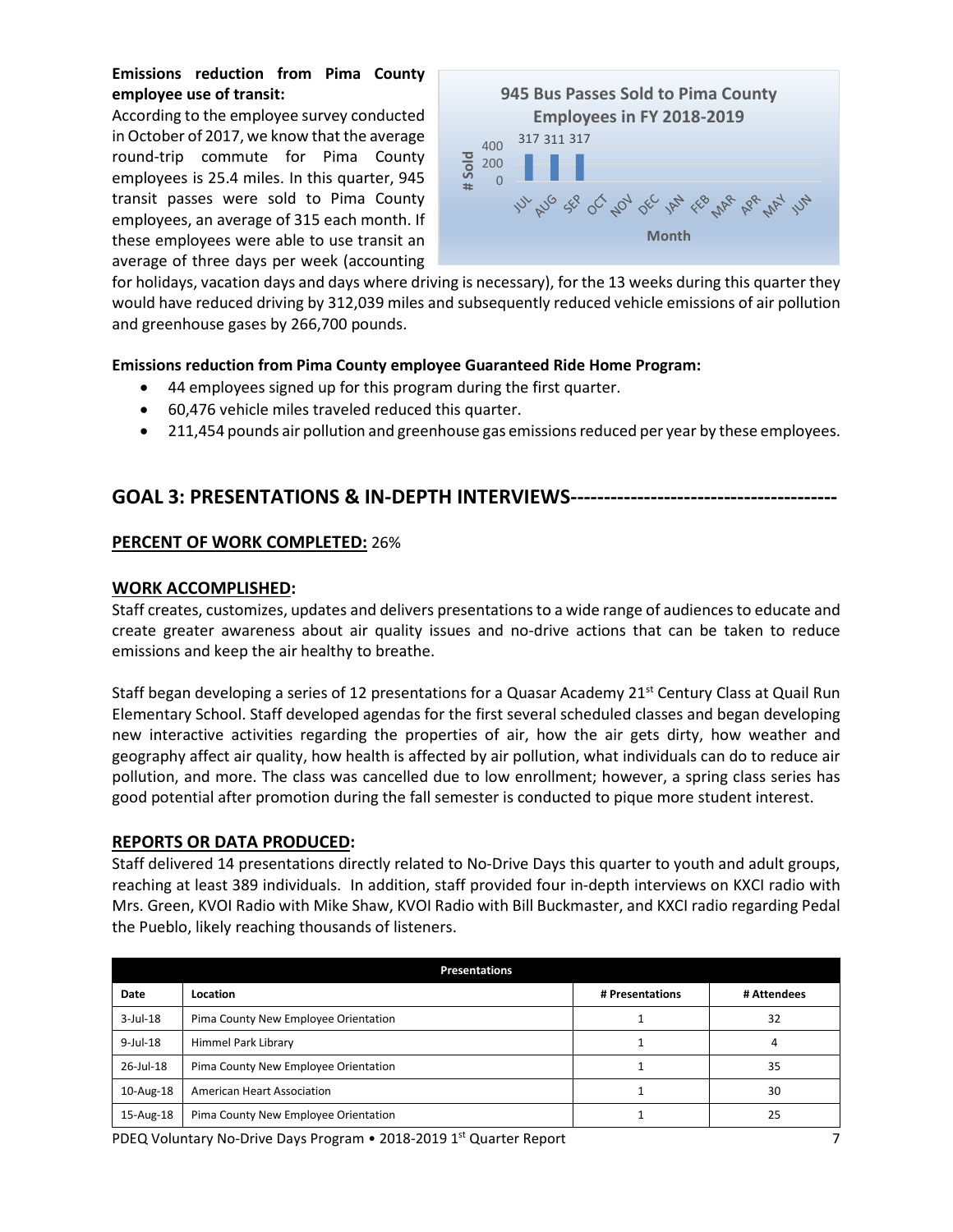| 21-Aug-18      | <b>Creative Communications Advisory Council</b> |  | 4   |
|----------------|-------------------------------------------------|--|-----|
| 29-Aug-18      | <b>Tucson Indian Center</b>                     |  | 40  |
| $5-$ Sep $-18$ | <b>Green Valley Council</b>                     |  | 15  |
| $6-$ Sep $-18$ | Pima County New Employee Orientation            |  | 33  |
| 12-Sep-18      | Hiaki High School                               |  | 25  |
| 12-Sep-18      | Charter Valencia High School                    |  | 100 |
| 19-Sep-18      | AARP                                            |  | 16  |
| 27-Sep-18      | Pima County New Employee Orientation            |  | 30  |
|                | <b>TOTAL</b>                                    |  | 389 |

| In-Depth Interviews |                                          |   |
|---------------------|------------------------------------------|---|
| Date                | # Interviews<br>Location                 |   |
| $9$ -Jul-18         | KXCI Radio Interview - Mrs. Green        |   |
| 20-Aug-18           | Radio interview - Mike Shaw KVOI -       |   |
| 21-Aug-18           | Radio interview - Bill Buckmaster KVOI - |   |
| 14-Sep-18           | KXCI Radio Interview - Pedal the Pueblo  |   |
|                     | <b>TOTAL</b>                             | 4 |

# **GOAL 4: DEVELOPMENT OF INFORMATIONAL MATERIALS ------------------------------**

## **PERCENT OF WORK COMPLETED:** 70%

### **WORK ACCOMPLISHED:**

## **AIR QUALITY HEALTH WATCH & HIGH POLLUTION ADVISORY ICONS**

With help from Pima County Communications, staff developed icons to distinguish news releases announcing air quality health watches and high pollution advisories for ozone and particulate matter. The Health Watch icon utilizes a strong "HW" on top of an orange diamond and set upon a blue background. The High Pollution Advisory uses "HPA" letters sitting on an orange-red triangle, with an orange background, indicating a more serious situation. The artwork includes a fillable text field where staff can update current dates as appropriate.

#### **AIR QUALITY INDEX BOOKMARK**

Staff worked with the Pima County Communications Office and Print Shop to re-design, update and print this bookmark that discusses what the Air Quality Index is and how to read the color code and number system. Included are resources for the user to find air monitoring data and sign up to receive PDEQ air quality advisories or the ADEQ five-day air quality forecasts.

#### **CARPOOL-FOR-YOU EVENTS PROMOTIONAL FLYER**

Staff developed a flyer to announce the series of tabling events designed to promote carpooling to downtown employees between October 25 and December 11. The flyer will be hung in downtown county buildings, distributed at Pima County New Employee Orientations, and sent via email to promote the events. The Downtown Tucson Partnership will also help promote the event to downtown businesses.

#### **ARTICLES WRITTEN**

#### **eScoop Newsletter**

Staff wrote three articles for the on-line newsletter for thousands of Pima County employees to read. The articles provided information about ozone levels, how to use the Air Quality Index and other resources to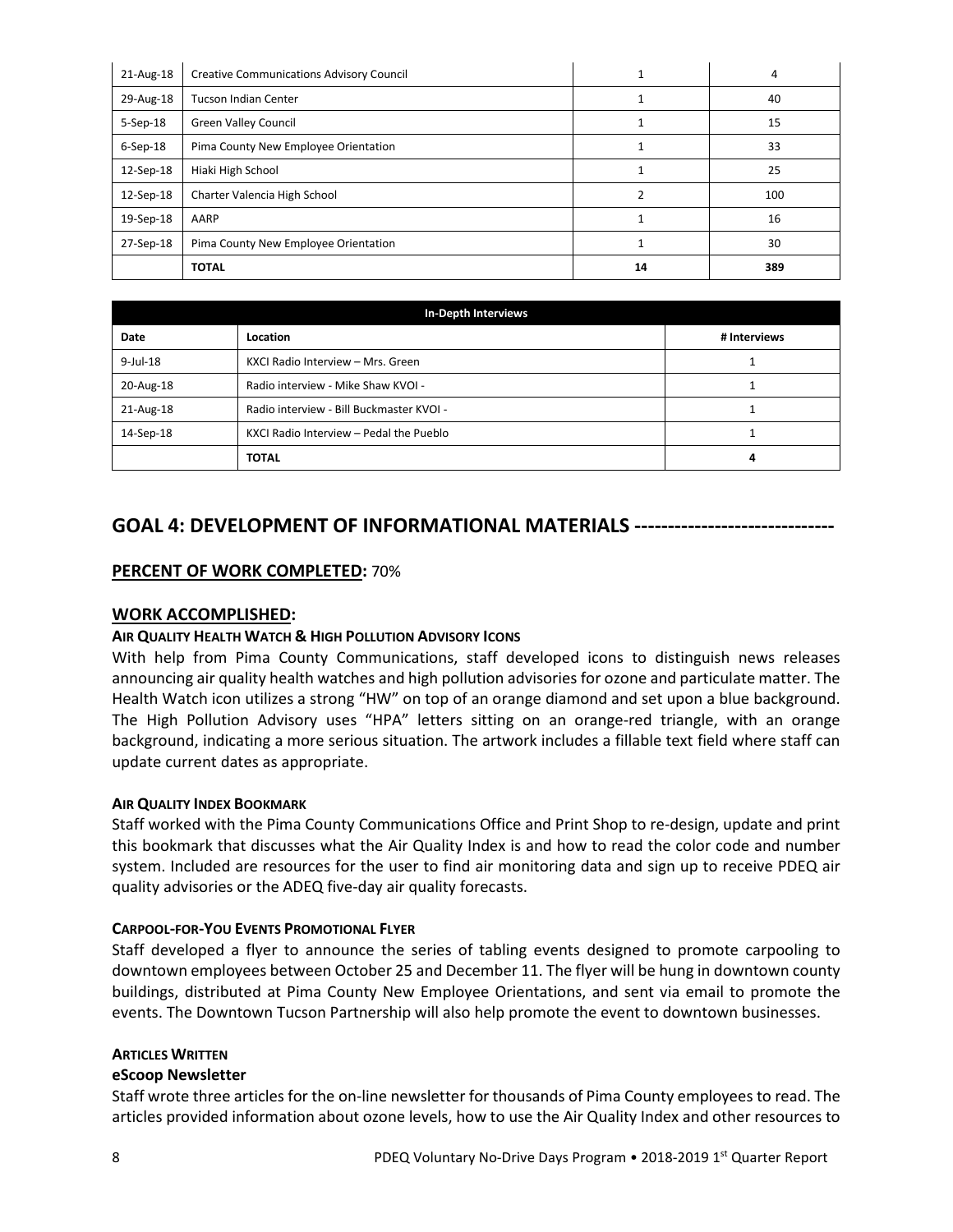protect health, Cycle September, PDEQ's new Guaranteed Ride Home Program, SummerGO Youth Pass, the Healthy Air "Drive-Less" Pledge, PAG Sun Rideshare resources, and an opportunity to sign up for a list serve to receive information on alternative mode news.

### **PDEQ Internet**

Thirteen articles based on VNDD news releases were posted on the PDEQ website this quarter. Many of these articles were also posted on Pima County's main website and the County's weekly public newsletter, the FYI.

### **ADDITIONAL PROMOTIONAL PIECES**

Updates to the existing *One Less Car* flyer were made to include the new PDEQ Guaranteed Ride Home Program for Pima County employees (paid for with PDEQ operating funds).

In addition to materials developed by PDEQ staff, a flyer promoting PDEQ's *Awesome Air in Pima County* presentation was provided by Himmel Park Public Library.

# **GOAL 5: USE OF MEDIA FOR NOTICES OF UNHEALTHY OZONE FORECASTS ---------**

## **PERCENT OF WORK COMPLETED:** 50%

Prompted by ADEQ Five-Day Air Quality Forecasts of high levels of ozone, PDEQ staff creates and distributes social media messages and news releases for Pima County residents. It is expected these warnings will only need to be released during ozone season, the first and fourth quarters of our fiscal year.

## **WORK ACCOMPLISHED:**

### **SOCIAL MEDIA MESSAGING**

PDEQ staff tweeted messages on Twitter to encourage readers to reduce exposure to outside air, reduce exertion, drive less, and minimize vehicle idling.

• 11 tweets posted regarding expected high levels of ozone this quarter.

#### **NEWS RELEASES**

Health watch and air quality advisory news releases warned the public of possible elevated levels of ozone, explained in basic terms how ozone is created, listed symptoms sensitive individuals might experience when exposed to higher levels of ozone, provided suggestions to reduce exposure, and listed actions people can take to reduce ozone levels. The news releases also give resources to find current air quality data and how to sign up to receive PDEQ Air Quality Advisories and ADEQ Five-Day Air Quality Forecasts.

- Six health watches issued during the first quarter.
- Three air quality advisories issued during the first quarter.

# **GOAL 6: DISTRIBUTION OF INFORMATIONAL MATERIALS -------------------------------**

Staff distributes information to the general public and specific audiences via website posting, e-mails to list serves, articles for newsletters, and the distribution of literature through libraries, community centers and community outreach events.

## **PERCENT OF WORK COMPLETED:** 78%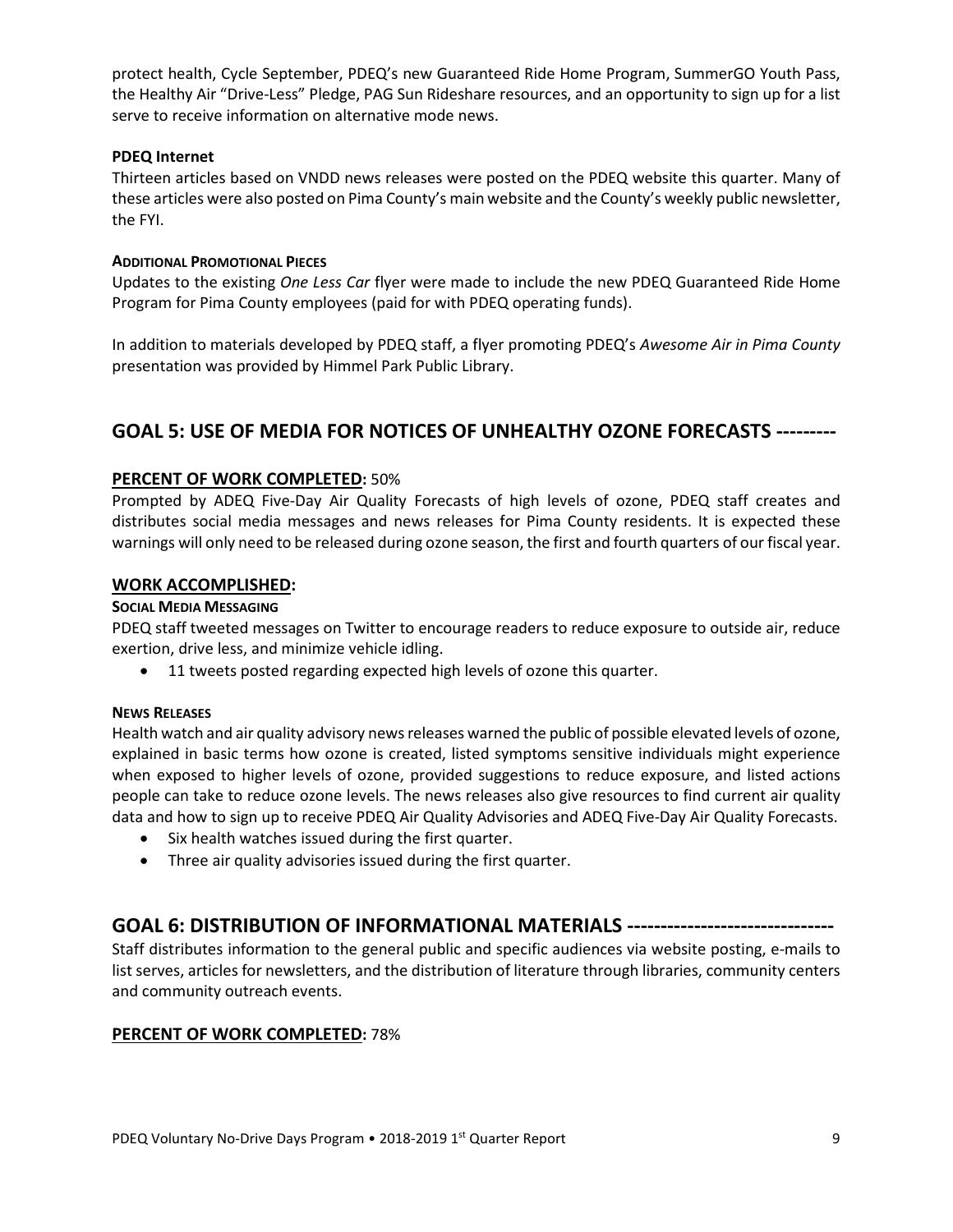## **WORK ACCOMPLISHED:**

### **PDEQ WEBSITE:**

Staff continued to promote, update and maintain the PDEQ website, posting 13 new pages developed from news releases about air quality issues.

| <b>Articles Posted on PDEQ Website</b>                                               |  |  |
|--------------------------------------------------------------------------------------|--|--|
| July 23, 2018 - Air Quality Health Watch Issued for July 23                          |  |  |
| July 24, 2018 - DEQ issues Air Quality Health Watch for July 24                      |  |  |
| July 25, 2018 – Pima County Issues Air Quality Watch for July 25                     |  |  |
| July 25, 2018 – Wondering why the skies are hazy today?                              |  |  |
| July 27, 2018 - Pima DEQ Issues Air Pollution Health Watch                           |  |  |
| July 30, 2018 - Pima County Issues Air Quality Health Watch                          |  |  |
| July 31, 2018 – Some back-to-school tips to save money and help the environment      |  |  |
| July 31, 2018 – Pima County Issues High Pollution Advisory for Ozone                 |  |  |
| August 1, 2018 – County Issues Air Quality Health Watch for Aug. 1                   |  |  |
| August 2, 2018 – High Pollution Advisory Issued for Aug. 2                           |  |  |
| August 3, 2018 – Preliminary data indicate violation of EPA ozone standard in County |  |  |
| August 3, 2018 – PDEQ issues another High Pollution Advisory                         |  |  |
| August 8, 2018 - Pima DEQ issues revised Air Quality Permit                          |  |  |

#### **ECO KIDS CORNER WEBSITE:**

Staff continued to promote the Eco Kids Corner website by distributing 63 bookmarks this quarter to public libraries, at presentations, and while tabling at community events. Debuted in January 2012, this kid-friendly website includes engaging and educational information regarding air quality, water, soil, climate change and reducing, reusing, and recycling. Kids can interact with a guessing game, create 13 different types of nature poems, and find additional resources for local eco-related activities, as well as discover a plentitude of resources for more information and engaging websites.

#### **LIST SERVES:**

Staff maintains list serves to share timely air quality and No-Drive Day information quickly with interested individuals.

## • **Air Quality List Serve**

Staff issues air quality advisories to individuals on our Air Quality List Serve when air quality is expected to reach unhealthy levels or when air quality related news releases or notices of community events are sent to the media. Staff encourages a voluntary reduction in motor vehicle use as part of the advisories as appropriate. The public can sign up for this list serve on the PDEQ website or list their names on sign-up sheets that staff provides at select outreach events. There are currently 848 members on the Air Quality List Serve, 138 members on the Media list serve and 13 air quality-related informational pieces were distributed to them this quarter.

## **INFORMATION FOR PIMA COUNTY EMPLOYEES:**

As administrator of the Pima County Employee Travel Reduction Program (TRP) for approximately 7,000 employees, PDEQ staffshares resources and information and encourages all employees to adopt No-Drive Day practices in their work commutes by using transit, carpooling, vanpooling, biking and walking. During this quarter, staff:

- Replied to inquiries regarding the use of alternate modes of transportation;
- Delivered travel reduction presentations and distributed resources at five New Employee Orientations;
- Distributed alternate mode news and information via three employee newsletter articles;
- Promoted the Pima Association of Governments (PAG) Sun Rideshare resources via eScoop newsletter articles, website, and employee presentations;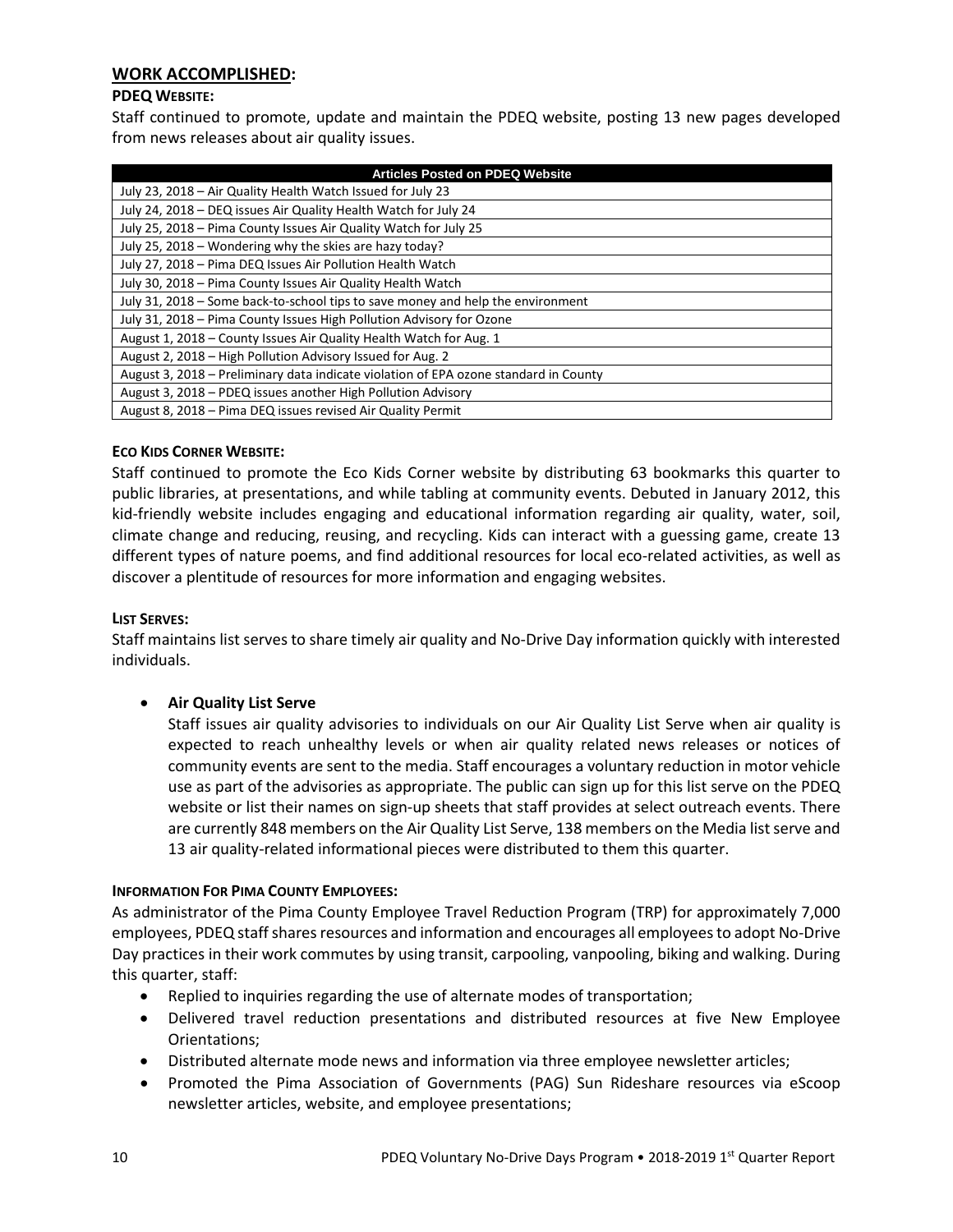- Contacted members of Travel Reduction Program alternate modes list serves, sharing timely news with those Pima County employees interested in transit (57 members), bicycle (95 members), walk (two members), and carpool and vanpool (14 members). Staff distributed information on eight occasions this quarter including messages about the cancellation of PAG's Guaranteed Ride Home Program, announcement of PDEQ's new Guaranteed Ride Home Program, changes to Sun Tran transit schedule, Park & Ride Lot relocation, Cycle September, and an Open House event for two proposed Sun Tran route changes.
- Maintained and updated the TRP intranet webpages providing resources and information about all alternative modes of transportation and the benefits they provide;
- Maintained a Facebook group, *Commuter Trips and Tips* for Pima County employees; and
- Distributed Survey Monkey surveys to new employees to assess the effectiveness of the TRP presentations and resources delivered during new employee orientations.

### **HARD COPY MATERIALS DISTRIBUTION:**

Staff distributed 6,212 pieces of literature and promotional materials during this quarter. At least 91 different items authored by PDEQ and other agencies were distributed.

In addition to distributing materials at booths and presentations, staff also distributed literature and promotional items individually on at least 25 separate occasions reaching approximately 636 people.

| <b>Materials Distribution</b> |                                          |              |                |
|-------------------------------|------------------------------------------|--------------|----------------|
| Date                          | Location                                 | # Events     | # Attendees    |
| $3$ -Jul-18                   | St. Francis Methodist Church             |              | 3              |
| $5$ -Jul-18                   | <b>Historic Y</b>                        | $\mathbf{1}$ | 20             |
| $6$ -Jul-18                   | AARP                                     | $\mathbf{1}$ | 25             |
| $6$ -Jul-18                   | <b>Tierra Antigua Realty</b>             | $\mathbf{1}$ | 10             |
| $11$ -Jul- $18$               | Quail Run Elementary School              | $\mathbf{1}$ | $\mathbf{1}$   |
| 20-Jul-18                     | <b>Barrio Viejo Historic Properties</b>  | 1            | 3              |
| 20-Jul-18                     | El Presidio B-N-B                        | $\mathbf{1}$ | $\mathbf{1}$   |
| 20-Jul-18                     | Kena Milberg                             | $\mathbf{1}$ | 3              |
| 20-Jul-18                     | <b>Tucson Ministry Alliance</b>          |              | 60             |
| $31$ -Jul-18                  | Azteca Tucson 14                         |              | $\mathbf{1}$   |
| 10-Aug-18                     | Raytheon                                 |              | 100            |
| 16-Aug-18                     | Pima County Superintendent of Schools    |              | 20             |
| 20-Aug-18                     | Downtown Tucson Partnership              |              | 24             |
| 21-Aug-18                     | <b>Innovation Academy</b>                | $\mathbf{1}$ | $\mathbf{1}$   |
| 22-Aug-18                     | International Contacts in Tibilisi       | $\mathbf{1}$ | 3              |
| 23-Aug-18                     | PDEQ Fleet                               | $\mathbf 1$  | 20             |
| 28-Aug-18                     | <b>Innovation Academy</b>                | $\mathbf{1}$ | 3              |
| 31-Aug-18                     | <b>UofA College of Pharmacy</b>          | $\mathbf{1}$ | $\overline{2}$ |
| 5-Sep-18                      | Interfaith Group - Theology Today Class  | 1            | 25             |
| 7-Sep-18                      | Pima County Superior Court               | $\mathbf{1}$ | 40             |
| 11-Sep-18                     | Health On Broadway                       | $\mathbf{1}$ | 10             |
| 11-Sep-18                     | <b>Wild Horizons</b>                     | $\mathbf{1}$ | $\mathbf{1}$   |
| 14-Sep-18                     | Pima County Bicycle & Pedestrian Program | 1            | 10             |
| 14-Sep-18                     | <b>Banner Health</b>                     |              | 150            |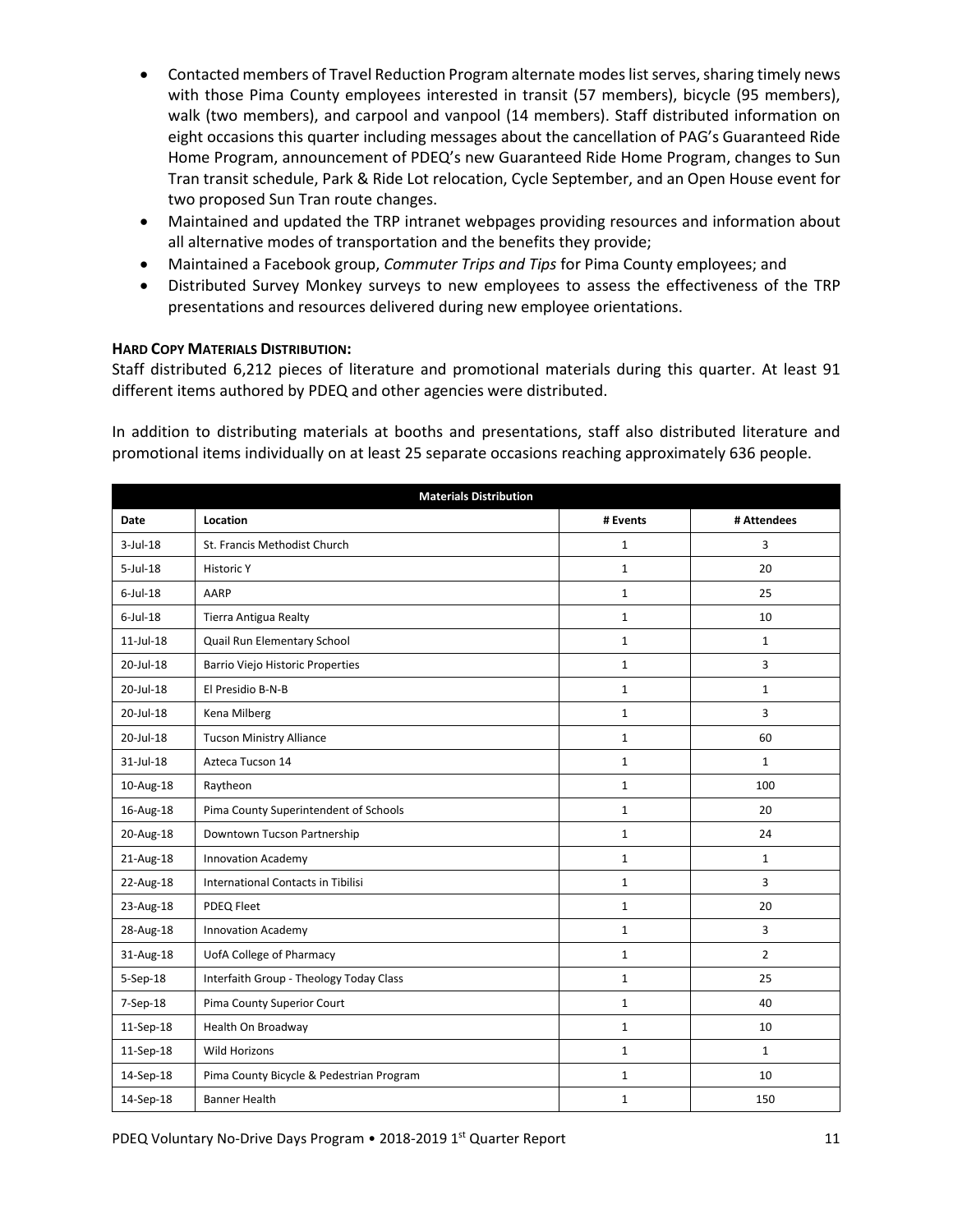| 19-Sep-18 | Tucson High School |    | 100 |
|-----------|--------------------|----|-----|
|           | <b>TOTAL</b>       | 25 | 636 |

### **REPORTS OR DATA PRODUCED: PDEQ Website:**

Staff tracks pageviews to the PDEQ website using Google Analytics. During the first quarter of FY 2018-2019, 23,857 pageviews have been documented.

## **TRP Intranet Site:**

Staff received data from Google Analytics reporting that there were 401 pageviews on the TRP intranet site during the first quarter.



# **GOAL 7: HEALTHY AIR IS IN OUR HANDS DRIVE-LESS PLEDGE ---------------------------**

This on-going program encourages the public to take the *Drive-Less Pledge* and commit to reducing miles traveled by motor vehicles. The pledge is promoted at outreach events, on the PDEQ website, and posters inside Sun Tran busses. Each quarter a \$100 Visa card is randomly awarded to one lucky participant to act as an incentive for participation. Data is collected and analyzed to track pledged miles not driven and associated emission reductions.

## **PERCENT OF WORK COMPLETED:** 25%

## **WORK ACCOMPLISHED:**

- 266 pledge cards distributed.
- 230 Healthy Air Is In Our Hands bookmarks distributed.
- 333 people pledged to drive less this quarter.
- 131,983.8 miles contest participants pledged to not drive during this quarter.
- 112,768 pounds of air pollution and greenhouse gases reduced this quarter.

# **GOAL 8: COMMUNITY EVENT OUTREACHES -------------------------------------------------**

Staff provides visually stimulating, interactive displays to entice interest and engage audiences, providing information on ozone and actions that prevent air pollution, including no-drive days.

## **PERCENT OF WORK COMPLETED:** 35%

## **WORK ACCOMPLISHED:**

Staff tabled at eight community events this quarter reaching approximately 2,895 attendees with No-Drive Day messaging.

| <b>Booths</b>                                         |          |  |             |
|-------------------------------------------------------|----------|--|-------------|
| Date                                                  | Location |  | # Attendees |
| 20-Jul-18<br>Summer Safari Nights - Reid Park Zoo     |          |  | 1000        |
| 25-Jul-18<br>Pima County Youth Summer Camp Open House |          |  | 45          |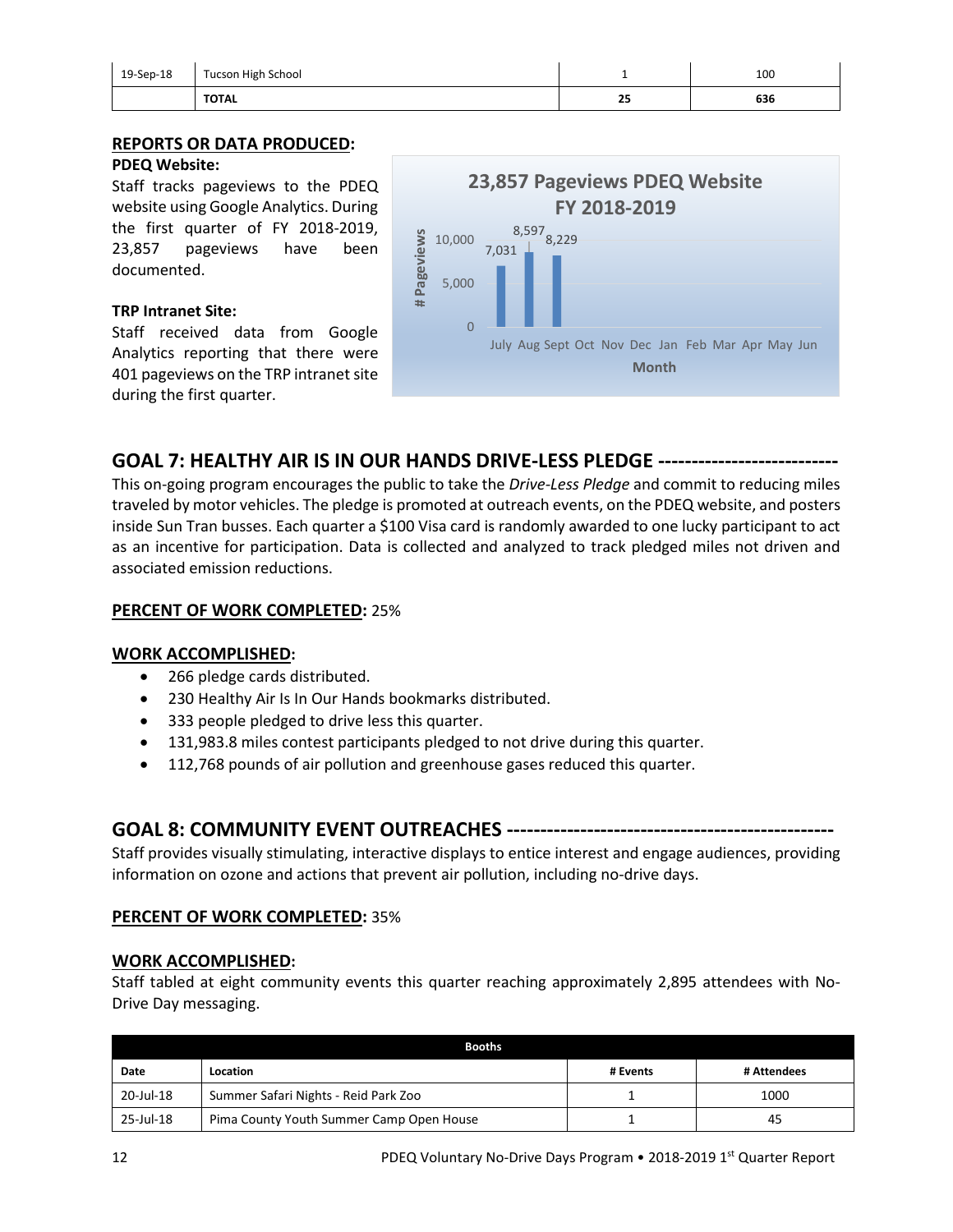| 27-Jul-18 | Summer Safari Nights - Reid Park Zoo                          | 1000 |
|-----------|---------------------------------------------------------------|------|
| 30-Jul-18 | Child-Parent Center Wellness Fair                             | 550  |
| 28-Aug-18 | Wellness Coordinator's Orientation                            | 95   |
| 06-Sep-18 | Historic Y Healthy Air Brownbag                               | 15   |
| 8-Sep-18  | Pilgrim Rest Missionary Baptist Church Health & Wellness Fair | 40   |
| 15-Sep-18 | Loop the Loop Event, PCNRPR                                   | 150  |
|           | <b>TOTAL</b>                                                  | 2895 |

# **GOAL 9: NEWS RELEASES & MEDIA EXPOSURE ----------------------------------------------**

Staff worked with the media to promote No-Drive Days activities, inform the public regarding air quality status, and encourage actions to reduce emissions. News releases were distributed to the media such as KOLD, KVOA, KGUN, Fox 11, various radio stations, and the Arizona Daily Star, and to individuals on our air quality advisory list serve.

### **PERCENT OF WORK COMPLETED:** 48%

### **WORK ACCOMPLISHED:**

### **NEWS RELEASES TO MEDIA:**

Staff developed and distributed 12 news releases this quarter, including six air quality health watches and three high pollution advisories for ozone. The other news releases explained hazy skies from a distant wildfire, back-to-school eco tips, and discussed preliminary data that indicates a violation of the U.S. EPA ozone standard.

| <b>News Releases</b> |                                                            |  |
|----------------------|------------------------------------------------------------|--|
| Date                 | Title                                                      |  |
| 23-Jul-18            | Air Quality Health Watch July 23 & 24                      |  |
| 24-Jul-18            | Air Quality Health Watch (ozone)                           |  |
| 25-Jul-18            | Why is the Sky Hazy Today? (Bruno Fire)                    |  |
| 25-Jul-18            | Air Quality Health Watch (ozone)                           |  |
| 27-Jul-18            | Air Quality Health Watch (ozone)                           |  |
| 30-Jul-18            | Air Quality Health Watch (ozone)                           |  |
| 31-Jul-18            | High Pollution Advisory (ozone)                            |  |
| 31-Jul-18            | Back to School Eco Tips Save Money                         |  |
| $1-Aug-18$           | Air Quality Health Watch (ozone)                           |  |
| $2$ -Aug-18          | High Pollution Advisory (ozone)                            |  |
| $3-Aug-18$           | High Pollution Advisory (ozone)                            |  |
| $3-Aug-18$           | Preliminary Data Indicates Violation of EPA Ozone Standard |  |

#### **AIR INDEX NOW INFORMATION:**

The media can obtain real-time Air Quality Index (AQI) information from PDEQ's website, [www.pima.gov/deq.](http://www.pima.gov/deq) This information is published daily in local newspapers and on media websites. In addition, KVOA-TV, KOLD-TV, and KGUN-TV news programs normally incorporate the AQI into their weather report when advisories occur. The media can also access AQI data and five-day air quality forecasts from ADEQ**.**

During the first quarter, staff provided four in-depth interviews to the media, two for different reporters on KVOI radio and two on KXCI radio. Topics of discussion included ozone air pollution, ways to reduce pollution while heading back to school, and actions that can be taken to reduce ground-level ozone.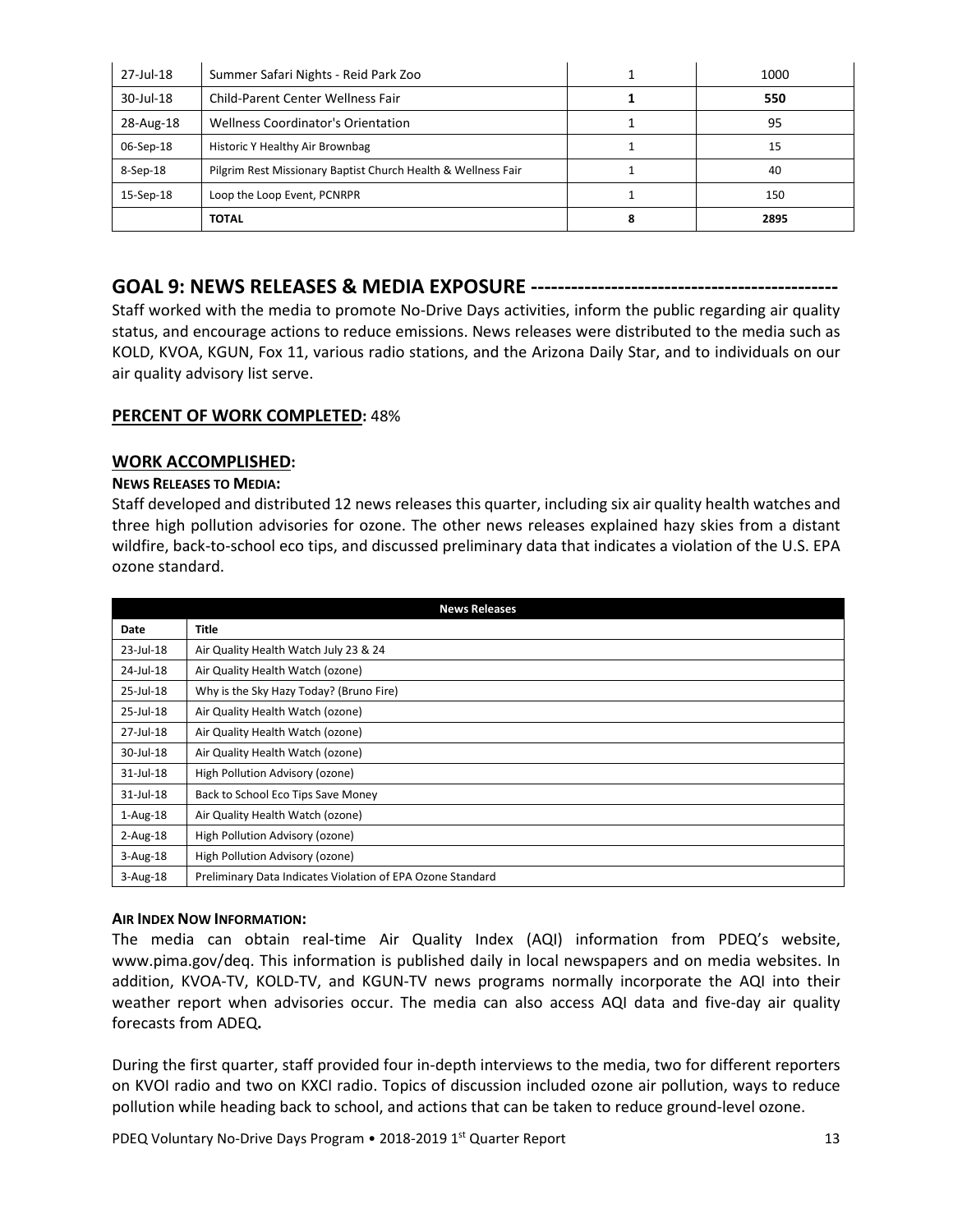## **NEWS STORIES:**

At least 23 news stories, advertisements or announcements related to No-Drive Day messaging reached thousands of community members via a variety of news stations, websites, newspapers, and newsletters.

| Media Exposure via TV, Radio, Print, Outdoor Advertising and Publicity |                               |                                                                                      |
|------------------------------------------------------------------------|-------------------------------|--------------------------------------------------------------------------------------|
| Date                                                                   | Media                         | Subject                                                                              |
| 20-Jun-18                                                              | kvoa.com                      | Pima County issues air quality advisory                                              |
| 16-Jul-18                                                              | <b>KOLD TV</b>                | PDEQ staff interviewed on using alternate modes of transportation                    |
| July-18                                                                | eScoop PC employee newsletter | Are you breathing air this summer?                                                   |
| 23-Jul-18                                                              | Intuit internal list serve    | PDEQ issues Air Quality Health Watch                                                 |
| 23-Jul-18                                                              | kvoa.com                      | Pima County DEQ issues air quality Health Watch                                      |
| $23 -$ Jul-18                                                          | kvoa.com                      | Health Watch issued for rising ozone levels                                          |
| 25-Jul-18                                                              | gvnews.com                    | Fire and heat bring hazy skies, high ozone levels                                    |
| 26-Jul-18                                                              | Arizona Daily Star            | Air Quality Health Watch Issued Again For Tucson Area                                |
| 31-Jul-18                                                              | <b>KGUN</b>                   | High air pollution advisory in affect                                                |
| 31-Jul-18                                                              | Arizona Daily Star            | Air quality health watch issued for Tucson today, high pollution advisory on Tuesday |
| 31-Jul-18                                                              | <b>KGUN</b>                   | High summer ozone levels could impact local transportation projects                  |
| 31-Jul-18                                                              | <b>KVOA</b>                   | High Pollution Advisory issued for Metro Tucson                                      |
| $1-Aug-18$                                                             | Pima.gov                      | County issues Air Quality Health Watch for Aug. 1                                    |
| 3-Aug-18                                                               | Pima County FYI               | Back-to-school tips help save money and the environment                              |
| 4-Aug-18                                                               | willcoxrangenews.com          | UPDATE: "Remnant dust" causing haze over Willcox and surrounding areas               |
| 5-Aug-18                                                               | Arizona Daily Star            | Tucson area breaks EPA ozone limit, could harm kids, elderly                         |
| 11-Aug-18                                                              | willcoxrangenews.com          | A hazy Friday morning in Willcox (Pima mentioned)                                    |
| 17-Aug-18                                                              | FOX 10 News                   | <b>Blowing Dust Advisory</b>                                                         |
| 18-Aug-18                                                              | tucsonsentinel.com            | Ozone levels in Pima County air nothing to cough at                                  |
| Aug-18                                                                 | eScoop PC employee newsletter | Breathing is easy, isn't it?                                                         |
| 21-Aug-18                                                              | buckmastershow.com            | Challenging summer for air quality in Pima County                                    |
| Sept-18                                                                | eScoop PC employee newsletter | Cycle September is Here!                                                             |
| 24-Sep-18                                                              | asa-tucson.org                | Oct. 10: Protecting the Air We Breathe                                               |

# **GOAL 10: CONTENT PRODUCED FOR SOCIAL MEDIA ---------------------------------------**

VNDD/Clean Air Program staff posts videos, photos, or text messages on Twitter and Facebook to reach younger audiences regarding No-Drive Days messaging.

## **PERCENT OF WORK COMPLETED:** 26%

## **WORK ACCOMPLISHED:**

**Twitter:** PDEQ's first tweet on Twitter.com was on July 21, 2015. This quarter, PDEQ posted 43 tweets which yielded 62,900 impressions regarding various environmental subjects. Posts focused on air topics including: good air quality, bike commuting, conserving energy, pollution prevention, reducing engine idling, Loop the Loop event, local events where PDEQ staff is tabling, sign up for air quality advisories, using alternate modes for transportation, ozone, youth vulnerable to air pollution, active transportation, watching for dust storms, animals need clean air, using the Loop instead of driving, high pollution advisories for ozone, health watches for ozone, actions to reduce ozone pollution, hazy skies from wildfire, air quality index, air toxics at schools due to idling vehicles, ozone season, monsoon rains clean the air, free clean air presentations, changing driving habits for cleaner air, avoiding personal fireworks to keep air healthier, and reducing motor vehicle use.

**Facebook, Travel Reduction Program Group:** In May 2017, staff established a Facebook group for Pima County employees, *Commute Trips and Tips,* as a way to reach employees regarding driving less and using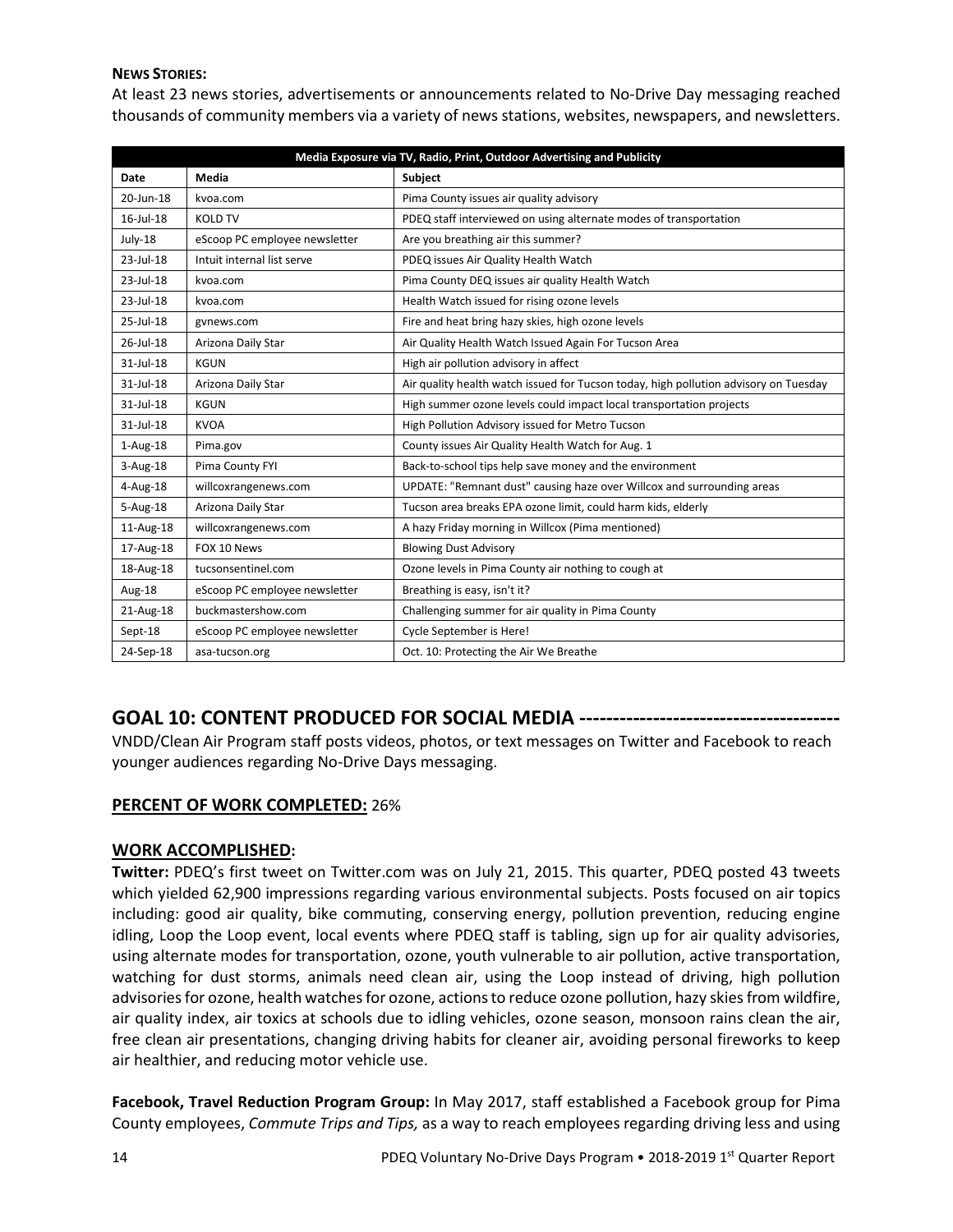alternate modes of transportation for work commutes. Twelve messages were posted during this quarter, including messages regarding the Guaranteed Ride Home Program, Sun Link Streetcar anniversary, streetcar safety, Pima County Bicycle & Pedestrian Program, Sun Tran transit route changes, Park & Ride location changes, proposed Sun Tran route changes, Cycle September, four-millionth passenger on the Sun Link Streetcar, and open house events for Sun Tran proposed route changes. There are 40 members of this Facebook group.

**YouTube:** With the assistance of Pima County Communications, PDEQ produced and posted public service announcements related to air pollution and actions people can take for healthier air. The videos were posted in previous years, and views continue to increase.

## **REPORTS OR DATA PRODUCED:**

## **Twitter:**

Quarterly impressions on Twitter have increased from 215 in the first quarter we began tweeting to 62,900 impressions this quarter. PDEQ has 736 Twitter followers and is following 486 organizations.

## **YouTube Video Views:**

Views to-date are listed below and are cumulative from original upload date.

- *Idle Less*
	- o 15-second version (uploaded May 2018): 28 views
	- o 40-second version (uploaded April 2018): 159 views
- *Help keep particles out of the air this New Year's* 
	- o English version (uploaded December 2016): 147 views
	- o Spanish version (uploaded September 2017): 21 views
- *Love the Ai*r (uploaded April 2015): 590 views
	- o *Love the Air* also plays in a video loop on at least one monitor located in a downtown county-owned building for people to view while they are waiting in the lobby.

# **GOAL 11: PROGRAM EVALUATION -------------------------------------------------------------**

The Voluntary No-Drive Days/Clean Air Program is evaluated in the spring annually as well as throughout the year to assess effectiveness of the outreach and services the program provides.

## **PERCENT OF WORK COMPLETED:** 12%

## **WORK ACCOMPLISHED:**

## **ANNUAL EVALUATION OF THE VOLUNTARY NO-DRIVE DAYS CAMPAIGN:**

Staff began initial work to go out to bid for a new contractor to perform the annual telephone and internet survey.

## **YOUTH & ADULT PRESENTATION SURVEYS:**

Surveys are distributed at or after presentations, as appropriate, to evaluate the effectiveness of the program in informing and encouraging no-drive actions among attendees. Three evaluations were returned this quarter from members of an adult audience at Himmel Park Library.

## **TRAVEL REDUCTION PROGRAM SURVEYS DISTRIBUTED:**

## • **New Employee Orientation Evaluations:**

Staff received survey results regarding Travel Reduction program presentations during New Employee Orientations for Pima County. These surveys are distributed by the Human Resources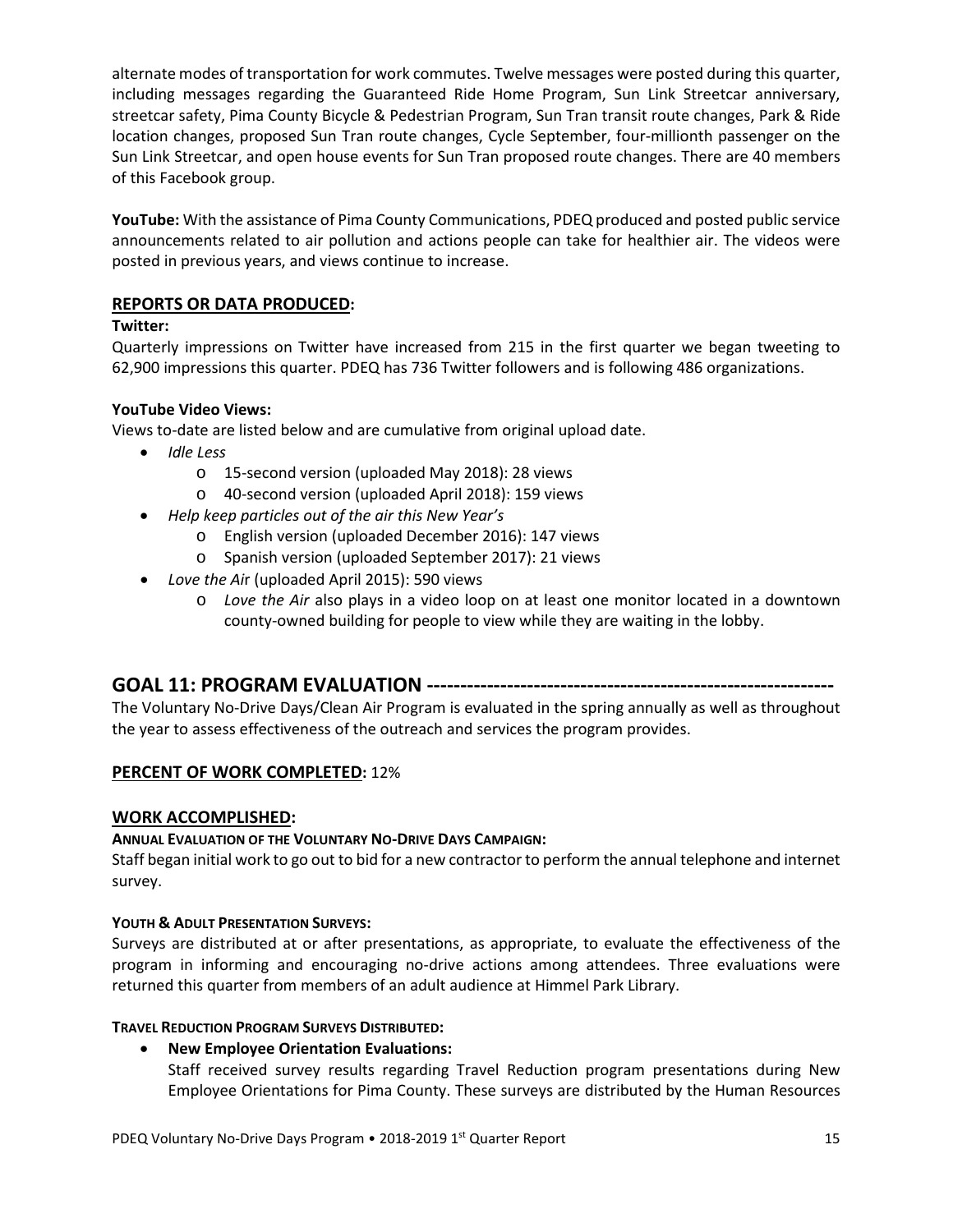Department. Overall, the topic is relevant to participants, presentations were clear, and the quality of the presentation materials either met or exceeded the expectations of the attendees.

## • **Survey Monkey Evaluations:**

Staff distributed short on-line surveys to Pima County employees who attended Travel Reduction Program presentations at recent New Employee Orientations. Designed to determine employee commute modes of choice, the survey is distributed every month to attendees of presentations held one month prior. The delay provides employees an opportunity to establish commute habits and acts as a timely reminder for those who have not chosen to use them to consider alternate modes for their future work commutes.

Staff distributed Survey Monkey surveys to 94 employees this quarter, receiving 18 responses (19% response rate).

### **REPORTS OR DATA PRODUCED:**

#### **YOUTH AND ADULT PRESENTATION SURVEYS**

On a scale of one (1) to five (5) where one is "Low" and five is "High," the audience rated the effectiveness of the presentation in increasing attendees' knowledge of environmental issues a 4.7. On the same scale, they ranked the effectiveness of the presentation in encouraging actions to reduce air pollution at 4.7.

Attendees were asked what they liked best about the presentation. Comments include an explanation of the break-down of types of air pollutants, very knowledgeable presenter, videos helped with presentation flow, and good data provided credibility. When asked how we could improve the presentation, no one commented. One additional comment stated that the attendee thought it was a very interesting presentation and they will be doing more air research.

#### **NEW EMPLOYEE ORIENTATION EVALUATIONS**

Ninety-eight Pima County employees submitted evaluation sheets after attending New Employee Orientations. Several made comments regarding the Travel Reduction Program portion of the event. Comments include:

- "Good presentation."
- "Informative, engaging, and lots of helpful handouts."
- "Helpful info."
- "Great attitude. Engaged class and great personality."
- "Love her. Great ideas."
- "Too long."
- "Great speaker."
- "Wonderful resources"
- "Very good! Educational."
- "Not relevant for the Sheriff Department for some positions."
- "Another great benefit."
- "Awesome benefit to have discounted bus passes!! The last company I was with didn't have them. Sad!"
- "Thank you for \$10 SunGO card for bus."
- "Instructor did good job. Good videos."
- "Motorcycles should count!"
- "Very helpful. Made me want to try the bus."